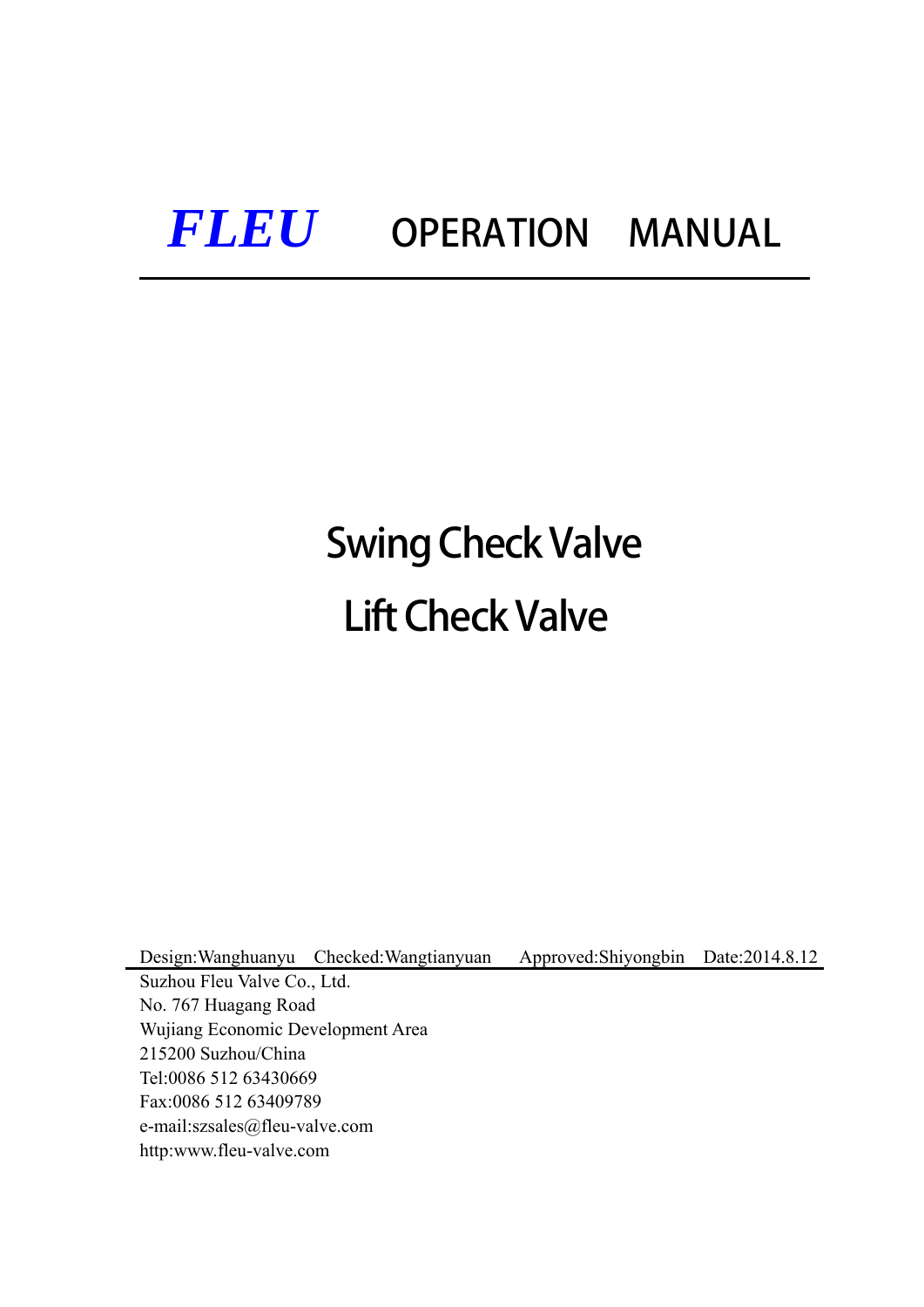# **Table of contents**

- **1. Generalities**
- **2. Safety instructions**
- **3. Transport and storage**
- **4. Description / Documents**
- **5. Installation**
- **6. Operation / Putting into and out of operation**
- **7. Commissioning / Maintenance**
- **8. Troubleshooting**
- **9. Guarantee**

# **1. Generalities**

The following operation instructions are valid for FLEU-lift check valves, swing check valves of the Fig.XXX•282/451/491, which are installed in pipelines and serve to let through the flow of liquids (gases and steams) in only one direction.

By a correct assembling, maintenance or repair we guarantee an activity free of troubles. The manufacturer carries no responsibility for efficiency and safety of the valves, whenever these operating instructions are not observed and followed accurately.

**ATTENTION!** The valves must not be activated beyond the limits and rules indicated in the different documents (such as operation rules, purchase documents, datasheets). Operations beyond the indicated limits lead to overstrain which cannot be sustained by the valves.

A non-observance of this warning can cause injuries to persons and defects of the

machines, such as:

-Injuries caused by escaped medium (cold/hot, toxic, under pressure),

-Affect in activity or damage of the valve.

The descriptions and rules included in this operation instruction refer to standard types but are also valid for alternatives.

These operation instructions do not take into consideration:

- Any accident and incident which can arise by assembling, operation or commissioning of the valves.
- Any safety rule in relation with the place where the valve is installed. The operator is responsible for the observation of the safety rules, - also by the assembling staff.

**ATTENTION!** It is essential that the valves are handled by skilled staff that must be aware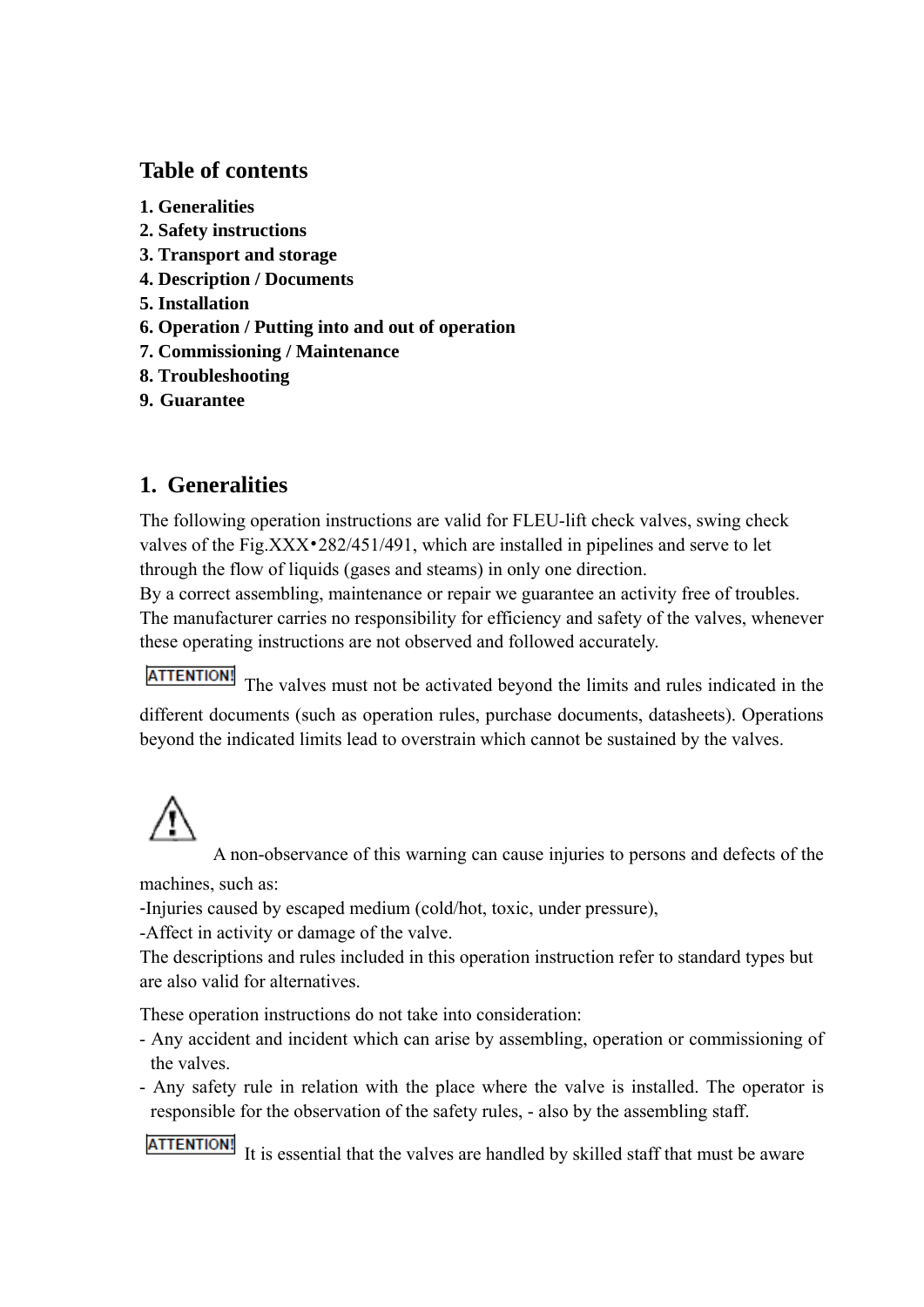of the interactions between the valves and the system in which they are installed.

An incorrect use of a valve may cause strong consequences to the complete system, such as:

- escape of medium

- stop of the unit
- affects, decreases or increases of operation or work of a system or unit.

For any further inquiries or in case of damage, please contact SUZHOU FLEU VALVE CO.,LTD

In case of local inquiries or orders, especially for spare parts, please indicate the production or factory serial number, the type, the model version and possibly also the year of construction.

The technical data referring to the valves can be found in their technical documentations (paragraph 4).

In case of a return transport it has to be proceeded as explained in paragraph 3 <Transport>.

# **2. Safety**

These operation instructions contain essential information that has to be observed by assembling, operation and commissioning of the valves.

For this reason they have to be read by the assembling staff, by the skilled staff and by the operator before the valve is assembled and put into operation and they should always be kept in the proximity of the valve.

Not only the general safety rules indicated in this main paragraph have to be observed, but also the other ones indicated in other paragraphs.

#### **2.1 Indication of notes in the operation instructions**

The safety warnings contained in this operation instruction, which have to be observed in order to avoid injuries to persons, are indicated by the following general and particular picot-graphs:

Warning!



Security signal acc. to DIN 4844 W 9

In order to avoid defects of valve efficiency and of its accessories the following warning mark has to be observed:

#### **ATTENTION!**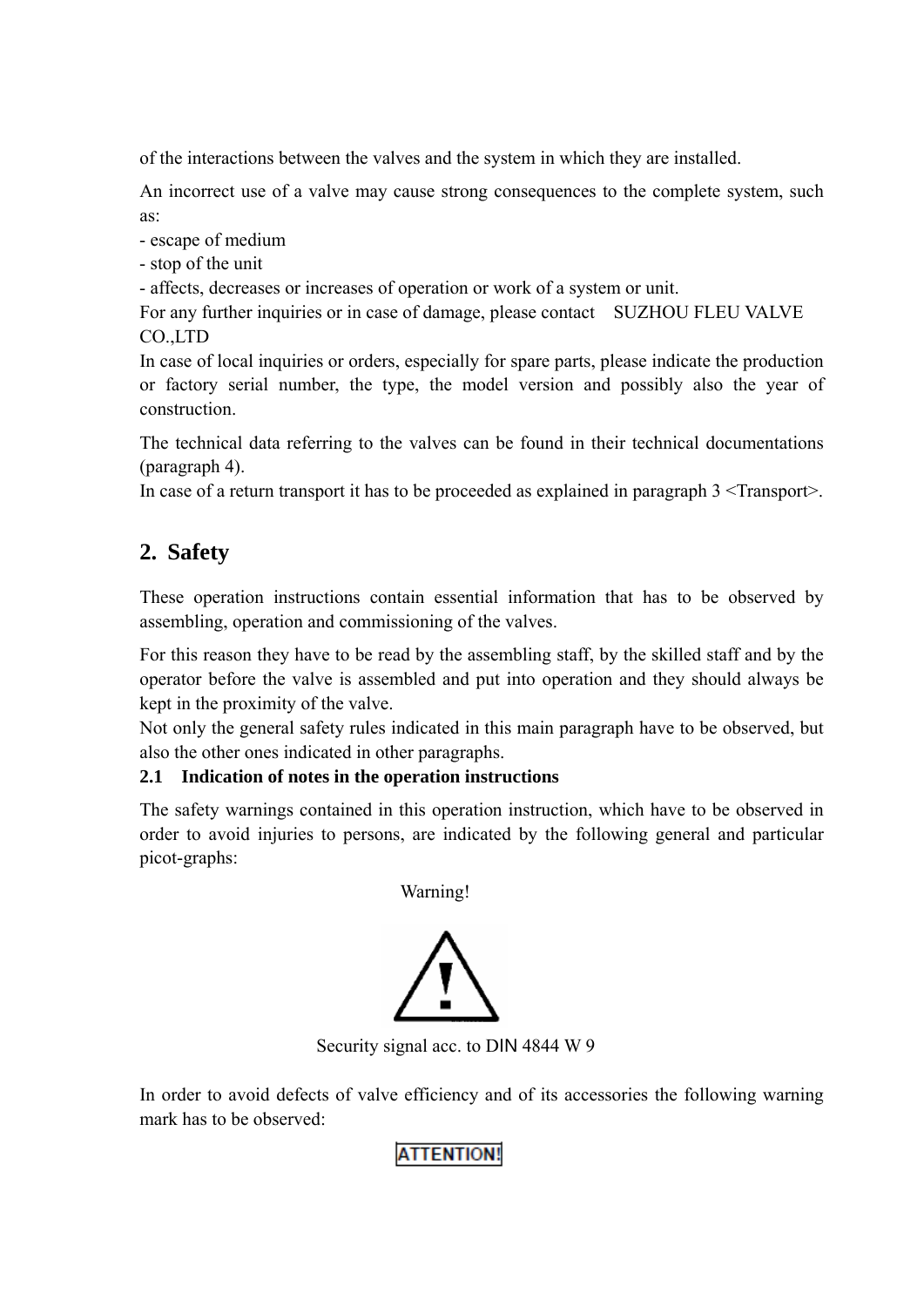The signs marked directly on the valve (such as DN) have absolutely to be considered and kept in a readable condition.

#### **2.2 Dangers that can result if safety instructions are not observed.**

If the safety instructions are not observed injuries to persons, environment and valve, or system can arise and the indemnity rights get lost.

In particular the non-observance of the safety notes can cause dangers such as:

- break down of important functions of the valve or unit
- failure of prescribed methods of commissioning and handling
- danger to persons caused by electrical, mechanical and chemical impacts.
- environmental injuries caused by a leakage of dangerous materials.

#### **2.3 Working with safety consciousness**

The safety instructions included in this paper, the national regulations for prevention of accidents, as well as the internal regulations referring to work, operation and safety have to be observed by the operator.

#### **2.4 Safety instructions for the operator / user**

- When ever some hot or cold valve parts (f. ex. Casing parts) may cause any danger, these parts have to be constructed in a way that they are protected from contacts.

- The contact protection for moving parts must not be taken away while the machine is working.
- Leakages (f. ex. in shaft sealing) of dangerous conveyed materials (explosive, toxic, hot) have to be removed in a way that no danger to persons or environment can arise. Legal determinations must be respected.
- Injuries by electrical energy have to be excluded (please find details to this point in the local power supply enterprise regulations).

#### **2.5 Safety instructions for commissioning, inspection and assembly works.**

It must be provided that all commissioning, inspection and assembly works are executed by skilled staff, who must have previously studied these operation instructions.

Basically when any kind of work on a valve is executed, the valve has to be cooled down and free of pressure and the evaporation temperature of the medium must be lower than the temperature of all parts it gets in contact with.

Also basically, works on a valve have to be executed when it is stopped. The procedure to stop a valve operation is described in this paper and has absolutely to be observed.

Valves which get in touch with health injuring media have to be decontaminated.

Immediately after the work is done, all safety and protection devices have to be put into position or operation again. Before putting the valve into operation again, the points referring to paragraph  $6 \leq$  putting into operation have to be observed.

#### **2.6 Arbitrary reconstruction and manufacture of spare parts**

Reconstructions or modifications of the valve are only accept-able under agreement with the manufacturer. The use of original spare parts and by the manufacturer authorized accessories promotes safety. If any damage is caused by using other parts the liability for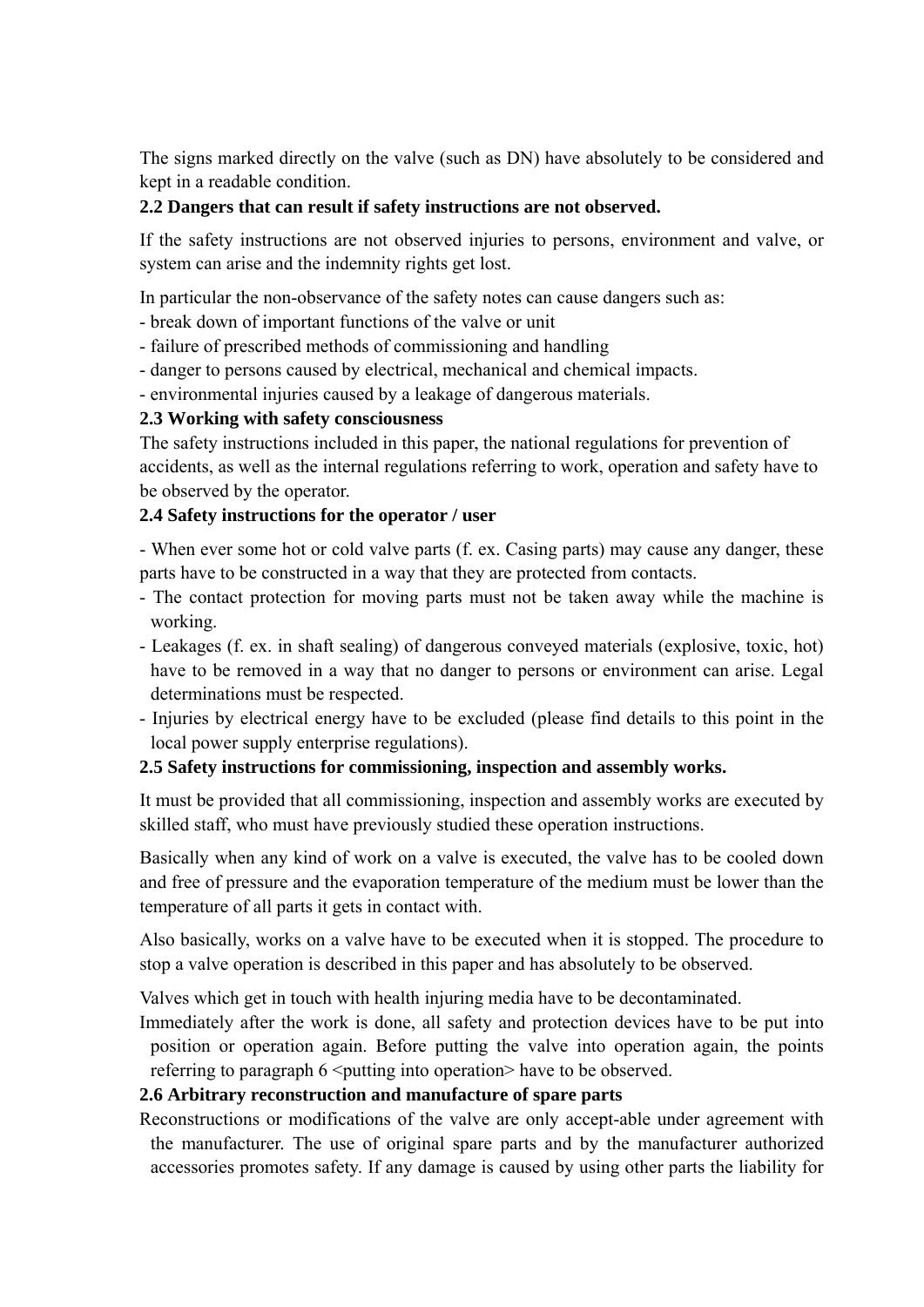the consequences can be cancelled.

#### **2.7 Inadmissible operation modes**

A safe operation is only guaranteed if the valve is used according to the determinations included in the "generalities" of this operation instruction. The limits included in the technical documentation must not be exceeded.

#### **3. Transport and storage**

#### **3.1 Corrosion protection**

#### 3.1.1 Carbon steel valves

Valves made out of unalloyed or low alloyed cast steel are painted with a hard sticking primer made of a 2-components colour based on epoxy resin paint. The minimum film thickness is 70 μm. The inner surfaces are free of paint and only coated with a temporary corrosion protection (e.g. oil). Machined flange facings are protected against outside influences with a strippable vanish.

3.1.2 Stainless steel valves

Valves made out of stainless steel will be delivered without coating.

#### **3.2 Transport**

The valves are delivered with its connecting holes are shut up by cover caps. Valves will be supplied as ready for operation.

**ATTENTION!** During transportation and storage valve have to be closed. Connecting holes have to be shut up by suitable means (cover caps, foils) in order to avoid any damage to the valve seats.

**ATTENTION!** Transport or lifting a valve for installation in horizontal pipe lines as

picture 1



**Pic.1**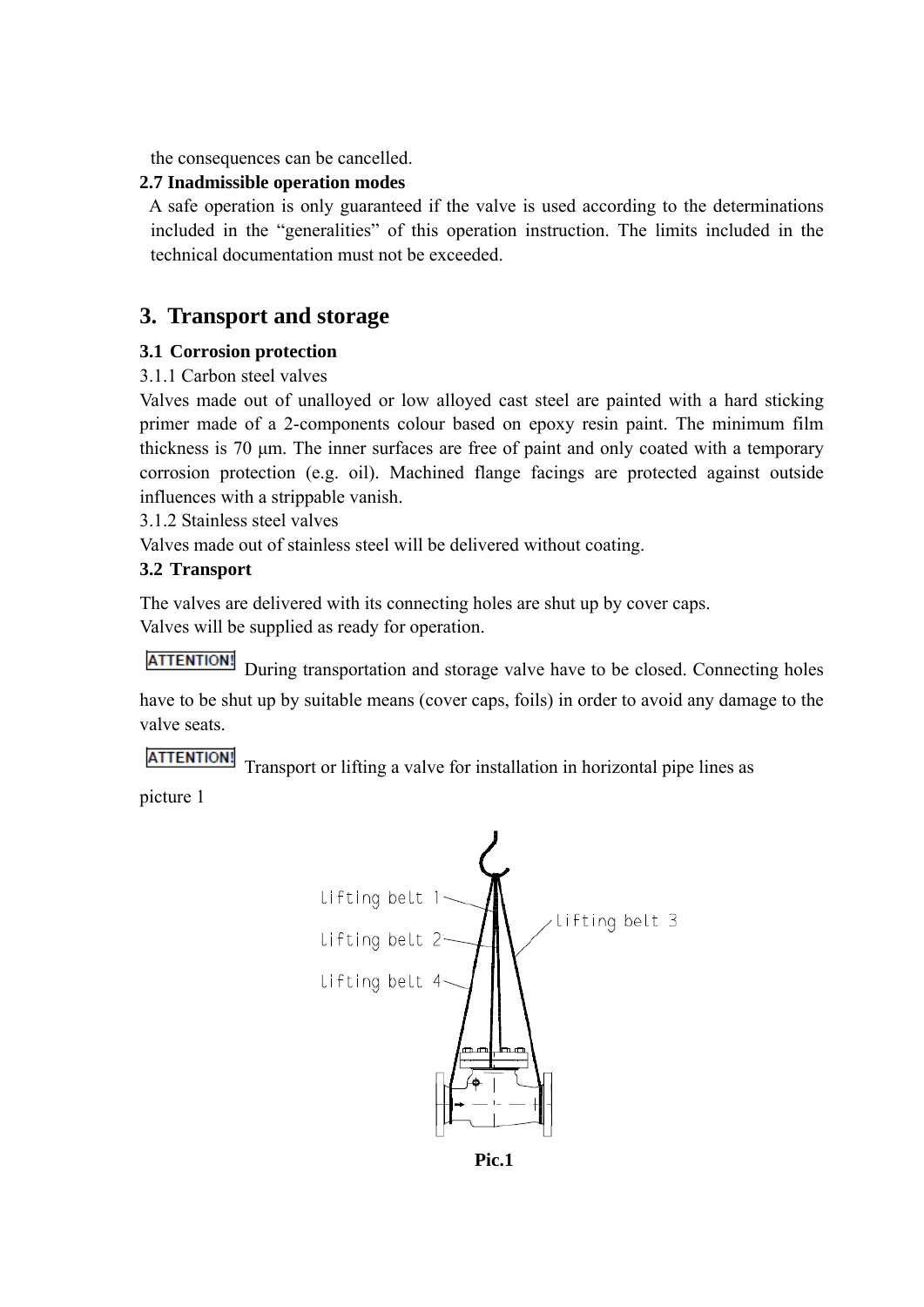After delivery, respectively before assembly the valves have to be inspected in order to exclude any transportation damage.

#### **3.3 Storage**

The storage has to be effected in a way that it can work perfectly even after a longer storage period.

For this purpose it is necessary

- to keep the valve closed (in order to protect the seat facings)
- to take measures against soiling (dust, sand, mortar, respectively building materials), frost and corrosion using plastic foils.

When storing valves with soft gaskets (of elastomer) the storage regulations for elastomer have to be observed:

- the store must be dry, free of dust and moderately ventilated. Store temperature should not go over 25°C.,
- stocks on hand have to be used up in order to avoid long storage periods,
- as already mentioned above, the valves have to be in "closed" position during the storage. However the soft closure elements should be shut with little power, in order to avoid a rush aging of the elastomer.

# **4. Description / documents**

#### **4.1 Structure and standards**

Basic design acc. to BS1868 Flanges acc. to EN 1092-1 (for ANSI valves, acc. to ASME B16.5) Face to face acc. to EN 558-1 (for ANSI valves, acc. to ASME B16.10) Test acc. to EN 12266-1 (for ANSI valves, acc. to API 598)

#### **4.2General view and parts list**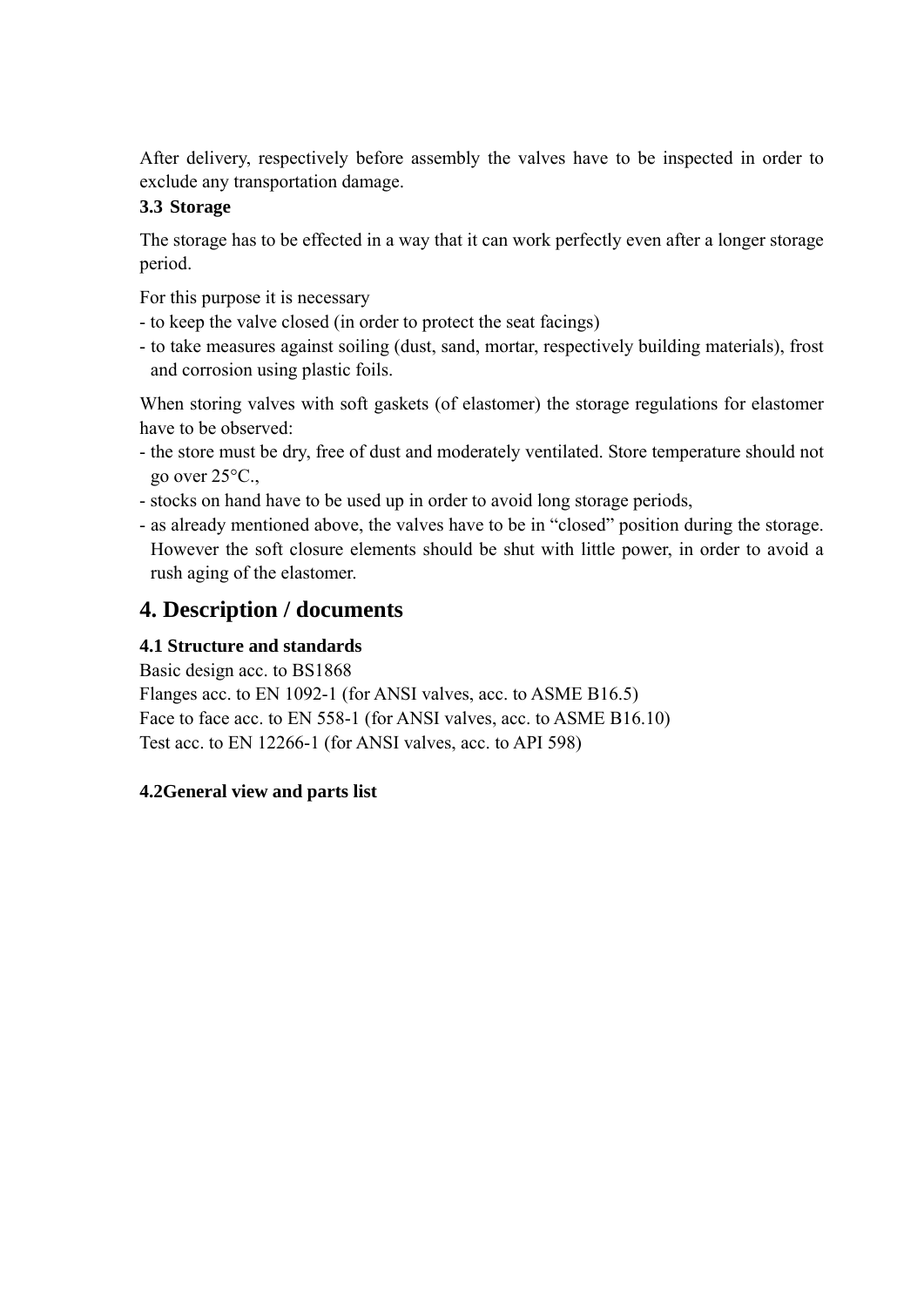

**Fig.1 Swing check valve** 

# **Parts list of swing check valve**

| NO.            | Part       | <b>Material</b>     |                     |  |
|----------------|------------|---------------------|---------------------|--|
| 1              | Body       | 1.4408              | 1.0619              |  |
| $\overline{2}$ | Seat       | 1.4408              | C22.8               |  |
| 3              | Flap       | 1.4408              | 1.0619              |  |
| $\overline{4}$ | Nut        | A4                  | 35                  |  |
| 5              | Gasket     | 1.4401              | 35                  |  |
| 6              | Flap lever | 1.4408              | 1.0619              |  |
| $\overline{7}$ | Shaft      | 1.4401              | 1.4021              |  |
| 8              | Plug       | 1.4401              | 1.4021              |  |
| 9              | Gasket     | 1.4401              | 1.4401              |  |
| 10             | Stud bolt  | A4                  | G                   |  |
| 11             | Nut        | A4                  | G                   |  |
| 12             | Gasket     | $1.4401 + graphite$ | $1.4301 + graphite$ |  |
| 13             | Cover      | 1.4408              | 1.0619              |  |
| 14             | Bolt       | A <sub>2</sub>      | G                   |  |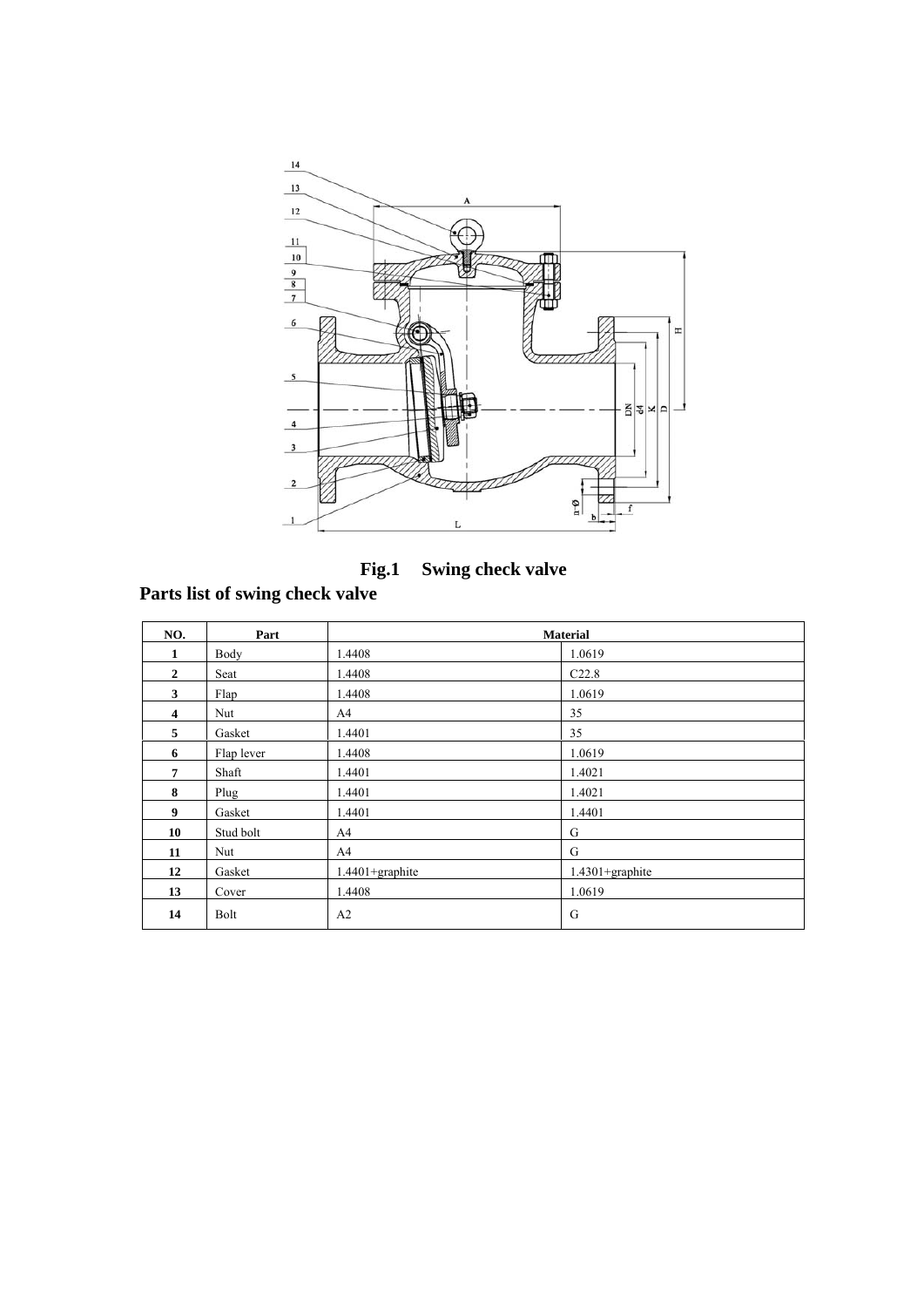

 **Fig.2 Lift check valve** 

**Parts list of lift check valve** 

| NO.            | Part         | <b>Material</b>     |                     |
|----------------|--------------|---------------------|---------------------|
| 1              | Body         | 1.4408              | 1.0619              |
| $\overline{2}$ | Plug         | 1.4571              | 1.4021              |
| 3              | Spring       | 1.4401              | 1.6900              |
| 4              | Body seal    | $1.4401 + graphite$ | $1.4301 + graphite$ |
| 5              | Cover        | 1.4408              | 1.0619              |
| 6              | <b>Bolts</b> | A <sub>4</sub>      | G                   |
| $\overline{7}$ | <b>Nuts</b>  | A <sub>4</sub>      | <b>YK</b>           |
| 8              | Bush         | 1.4401              | 1.4021              |

#### **4.3 Temperature**

- 4.3.1 Body material suitable for Temperature as follow:
	- a. Carbon steel 1.0619: -29℃~+425℃
	- b. Carbon steel WCB: -29℃~+425℃
	- c. Stainless steel 1.4408: -196℃~+540℃(for flanged connection valves) +815℃(for carbon content≥0.04%)
	- d. Stainless steel CF8M: -196℃~+540℃(for flanged connection valves)

+815℃(for carbon content≥0.04%)

4.3.2 Gasket material suitable for Temperature as follows:

a. Flexible graphite:  $-200^{\circ}$  $\sim$   $+570^{\circ}$  (0xidizing medium)

+800℃ (Non-oxidizing medium)

b. Metal sealing circle the same as 4.3.1

#### **4.4 Medium**

 For carbon steel valves: non-corrosive, such as water, steam, and oil. For stainless steel valves: can be corrosive, 4.0≤PH≤10.0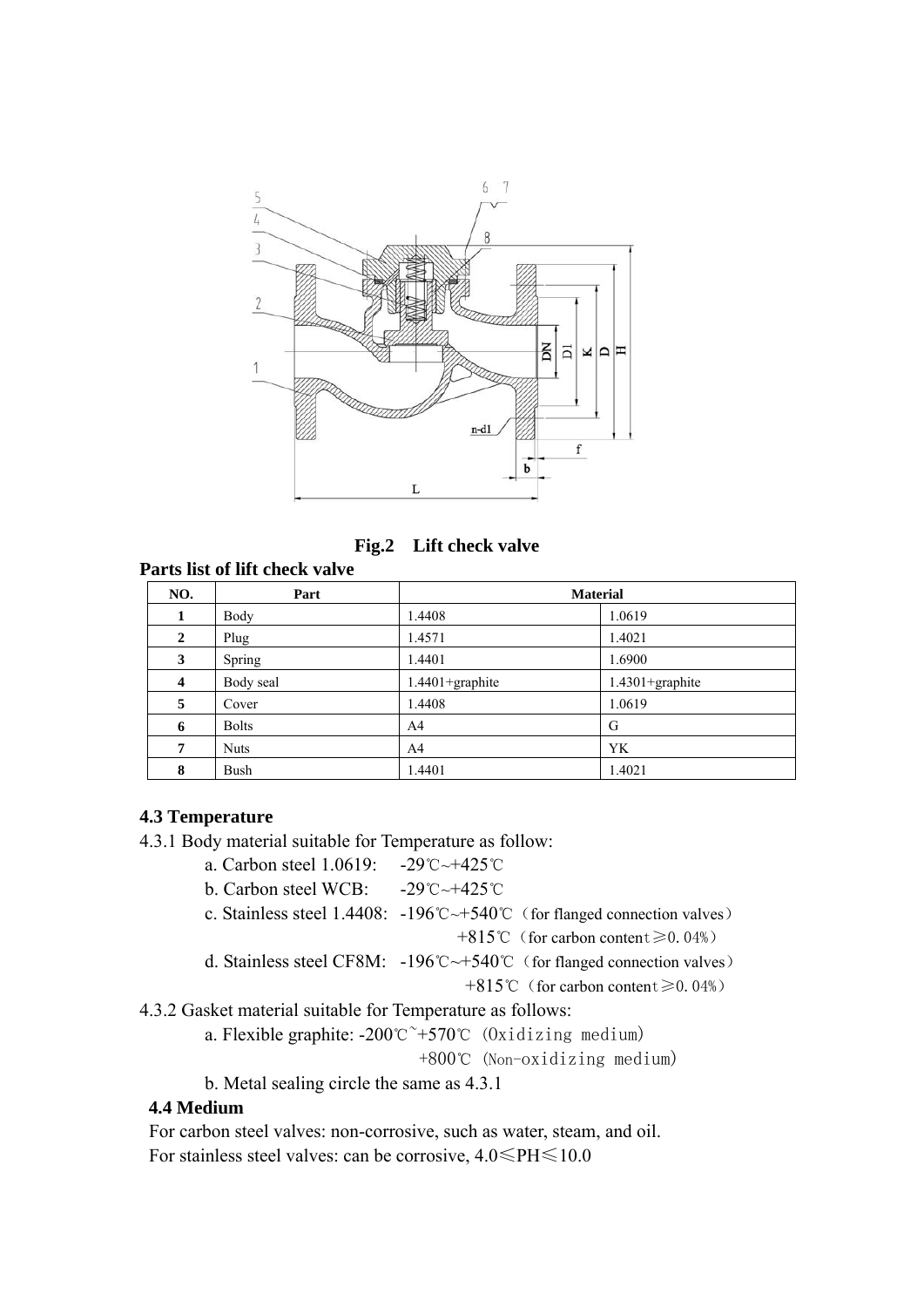The valves should be operated during the limits range refer to par. 4.3 and 4.4.

## **5. Installation**

Æ

#### **5.1 Generalities**

**ATTENTION!** The pipeline has to be installed in a way that injurious shearing and bending forces during installation and activity are kept away from the valve bodies . This is to avoid leakiness and destruction of the body.

#### **ATTENTION!**

Before installation the cover caps have to be removed from the connecting

holes.

The flange facings must be clean and undamaged.

The flange gaskets must be well centralized.

Only bolts and gaskets of admissible materials may be used.

For the flange connection all flange drill holes have to be used.

When varnishing the pipelines, no bolts and nuts, stems, stuffing boxes and accessories must be painted (function affects). During any construction work the valves have to be protected from dust, sand and any other construction material. (Please cover with suitable means).

Valve handwheels, by-passes and all other adjacent parts must not be used as steps.

Valves and pipe lines working in high temperatures ( $>50^{\circ}$ C) or low ( $\leq 0^{\circ}$ C) must be protect from touch by insulating. Alternatively the danger must be indicated by warning boards on the valve side.

### **ATTENTION!**

If in air-conditioning, cooling and refrigerating systems any condensation water, respectively danger of icing appears, a specialistic and diffusion-tight insulation of the whole valve. Icing causes a blocking of the valve operation capabilities.

#### **5.2 Installation position**

Check valves are preferably installed in horizontally laid pipelines. Here, the cover must face upwards, in order to ensure the hanging direction of the valve disc.

## **6. Operation / putting into and out of operation**

#### **6.1 Operation/putting into operation**

6.1.1 Generalities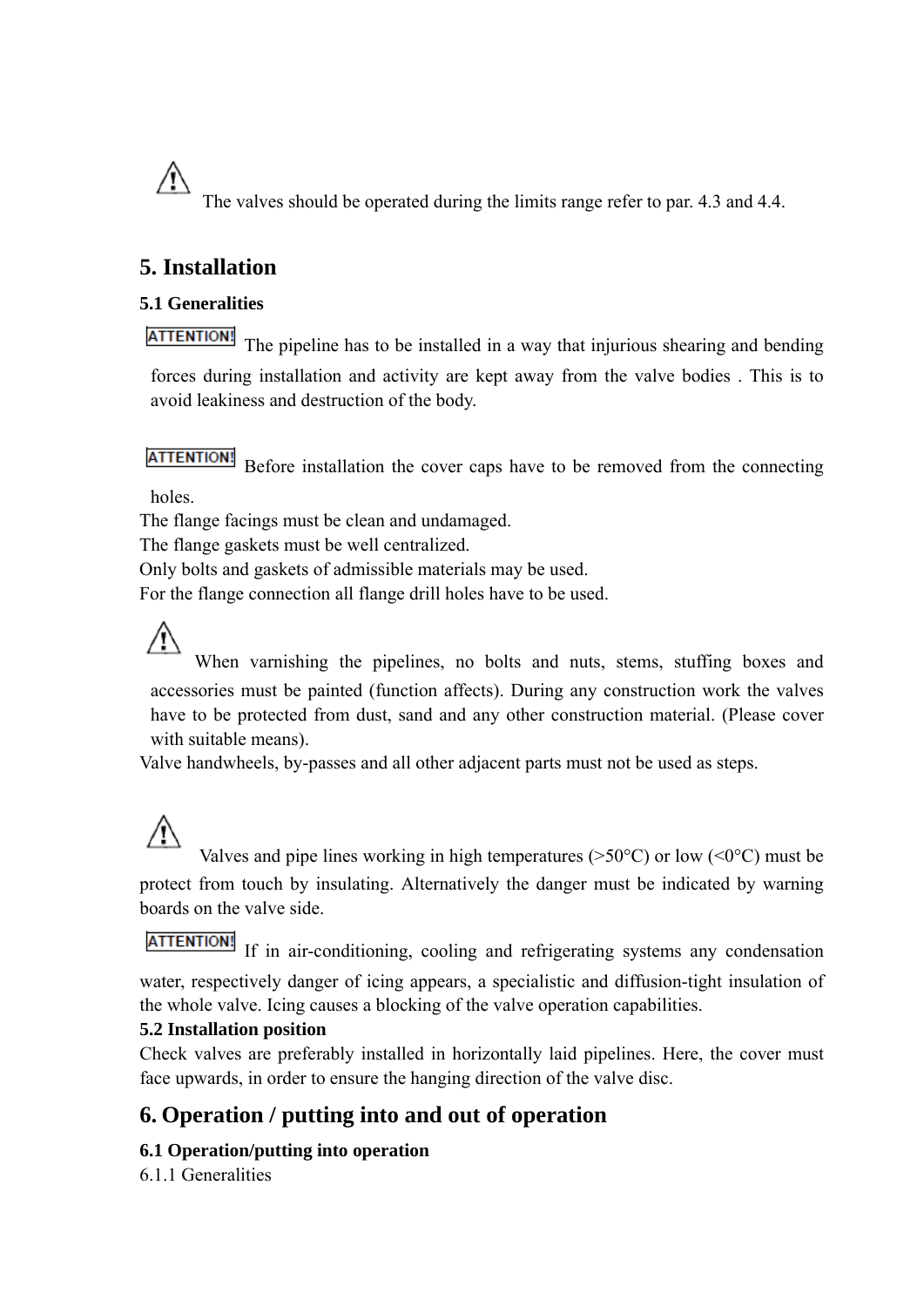Before putting the valve into operation its material, pressure and temperature data have to be compared with the operation terms of the pipe line.

 $\sqrt{N}$  Eventually appearing shock pressures (water hammer) should not exceed the maximal admissible pressure. Protective measures have to be provided.

The line system of new plants and especially after repair works has to be flushed in order to remove harmful solid matters, respectively bead of weld.

#### **6.2 Operation**

Check valves are automatic valves, which are opened by the flow medium (stream) or closed in opposite direction. When the valve swings(lifts) open, it is limited by a block in the body to such an extent that the valve can fall back into its seat due to its own weight or spring force.

#### **6.3 Function check up**

The following functions have to be checked up:

The shutting function of the installed valve must be checked up opening and closing it several times.

The stuffing box packing efficiency has to be checked up before the first loading by full operation pressure and temperature. If necessary the nuts on the stuffing box glands, respectively the stuffing box have to be evenly tightened.

The sealing efficiency of the bolted bonnet connections with the flat seal must be examined after the first loading/warming up of the valve. (Maintenance-free valves too!) If necessary the bolts connections have to be gently, crosswise and evenly tightened.

#### **6.4 Putting out of operation**

During longer standstill periods liquids whose form can change in concentration due to polymerization, crystallization, solidification or the like, have to be let out of the line system. If necessary the line system has to be rinsed by completely open valve.

# **7. Commissioning / maintenance**

#### **7.1 Safety notes**

During all commissioning and maintenance works on the valves the following safety notes as well as the general indications under paragraph 2 <safety> must be observed.

**ATTENTION!** In any case, also in emergency, only suitable spare parts and tools have to be

used, otherwise a perfect function is not guaranteed.

#### **7.2 Valve disassembly**

Before dismounting from the pipe line or before commissioning and repair works are made directly on the valve, more precisely:

- before loosing the bolted bonnet

- before loosing the bolts of the stuffing box gland, respectively the packing bolts or the stem nuts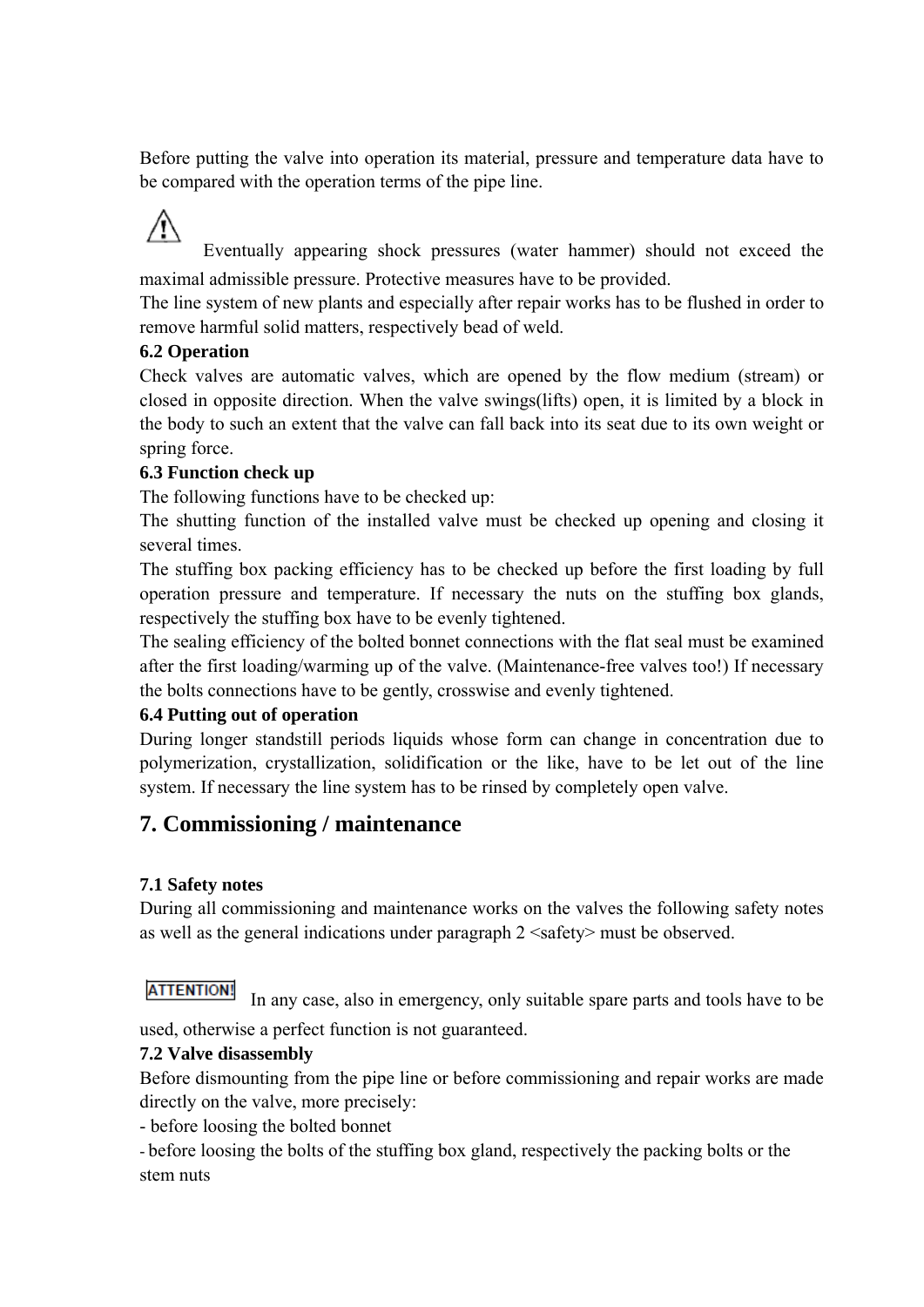- before loosing shutting, opening and pressure release threaded plugs

the valve has to be completely discharged from pressure and has to be cooled up until the evaporation temperature of the medium is lower than all the chambers getting in contact with it. Then any scald can be excluded.

# $\sqrt{N}$

Opening a valve under pressure is a lethal danger!

In case those toxic or easily inflammable mediums are conveyed, or mediums the residues of which in contact with humidity of the air can lead to corrosion damages, the valve has to be drained and flushed, respectively ventilated.

If necessary protecting clothes and protective masks have to be worn.

Due to the installation position the residual liquid possibly remained in the valve have to be drained off and correctly disposed.

Before a possible transportation, the valves have to be carefully emptied and flushed.

#### **7.3 Maintenance**

The valves are constructed in almost all of their parts maintenance-free. Materials for sliding parts are chosen which cause a very minimal wear. In order to improve operation safety and to minimize repair costs, all valves, specially those ones which are seldom put into operation or are hard to get to, should be regularly tested, that means, put into operation (OPEN – CLOSED) at least once or twice a year.

The operator is responsible to determine the convenient test and maintenance intervals depending on the application of the valve.

The durability of maintenance-free valves and not can be extended if:

- the shaft and stuffing chamber surfaces are kept clean and undamaged;
- the mobile parts, such as stuffing box bolts are greased (except oxygen valves) by using standard lubricants.
- the stuffing box is punctually additionally packed or the packing is renewed;
- the gasket is punctually renewed;

The safety warnings in par. 2, 7.1 and in par. 8 must be observed.

#### **8.Troubleshooting**

#### **8.1 Generalities**

All repair and maintenance works have to be done with suitable tools and original spare parts.

The safety notes in par.2 and 7 have to be observed.

#### **8.2 Troubleshooting table**

| Description of trouble |  |        | Probable cause                                                  | Solution                      |
|------------------------|--|--------|-----------------------------------------------------------------|-------------------------------|
| Leakage                |  | at the | sealing 1. Dirt on the sealing surface.                         | 1. Clean the dirt             |
| surface                |  |        | 2. Damage of sealing surface                                    | 2. repair the sealing surface |
|                        |  |        |                                                                 | of replace the disc and seat  |
|                        |  |        |                                                                 | ring.                         |
|                        |  |        | Leakage at the connection $\vert$ 1. Untightening of connecting | 1. Tighten the bolts          |